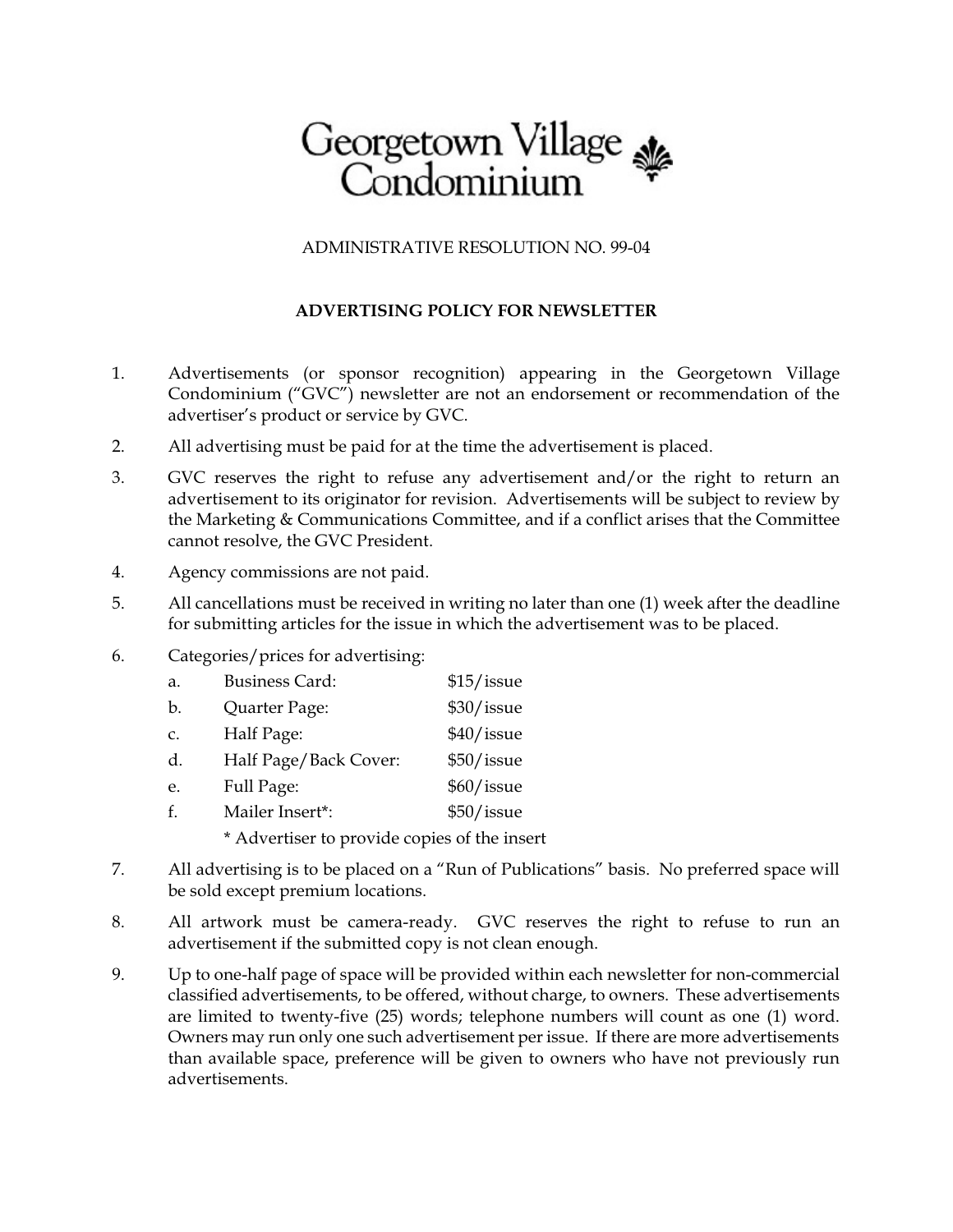- 10. Deadline for submitting advertising: posted article deadline.
- 11. Persons and businesses submitting commercial advertisements for the GVC newsletter must complete an "Advertising Insertion Order" prior to, or at the time of submitting an advertisement.

**Approved Board of Directors November 9, 1999**